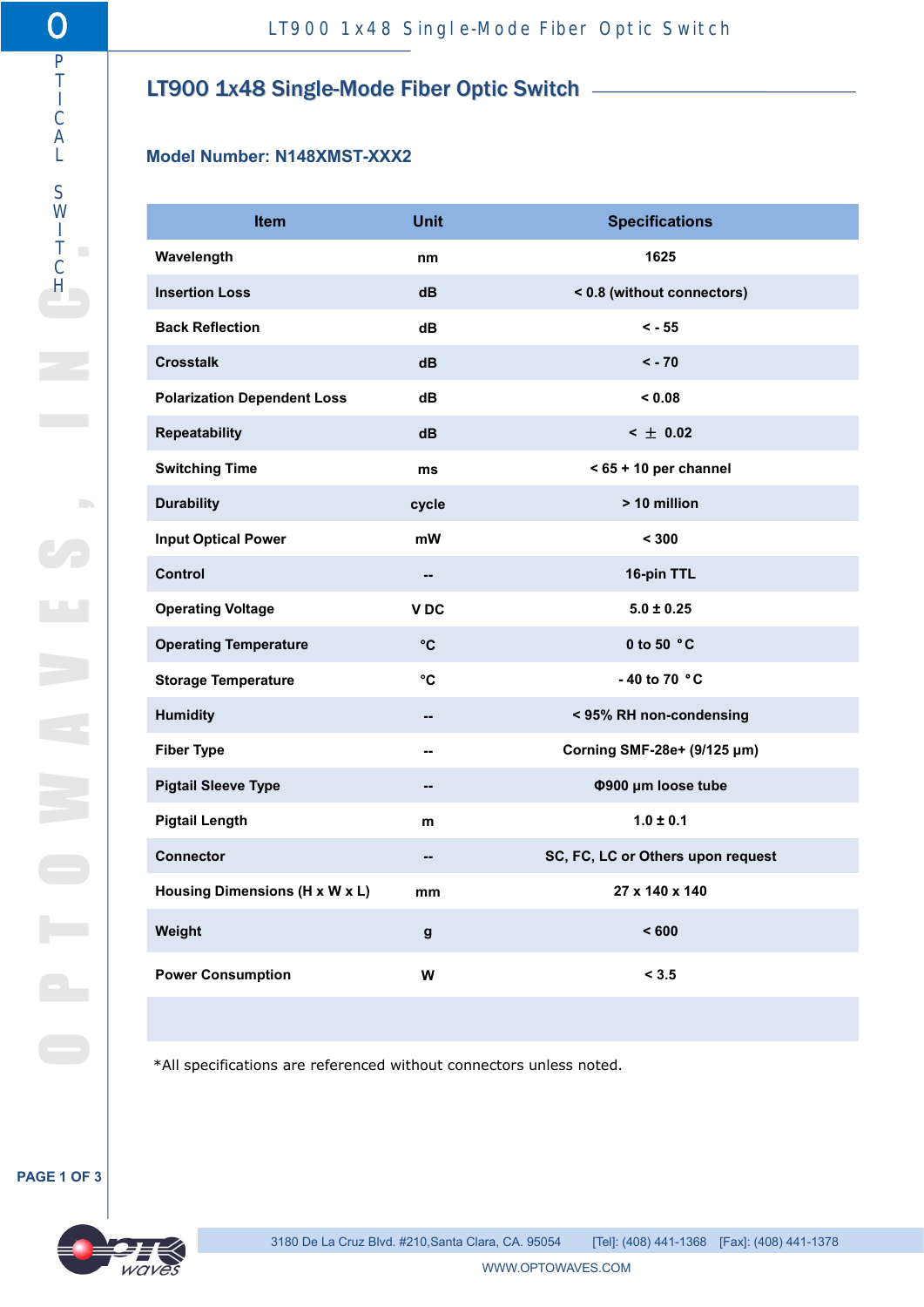## $\overline{1}$  | TQ00 1x48 Si I LT900 1x48 Single-Mode Fiber Optic Switch

**Operation Manual: LT900 1x48 Fiber Optic Switch**



# **Control Interface – 16-pin TTL**

**A 16-pin, 0.1" spacing dual row connector serves as the interface to all the electrical connections to the LT900 switch. The connector is attached to the switch through a 16 wire ribbon cable. There are seven pins to indicate the channel address (D0-D6), two input control pins (STROBE, RESET), two output status pins (BUSY, ERROR), two digital power pins (D5V, DGND), and two analog power pins (A5V, AGND). All I/O pins are ESD protected.**



**PAGE 2 OF 3**